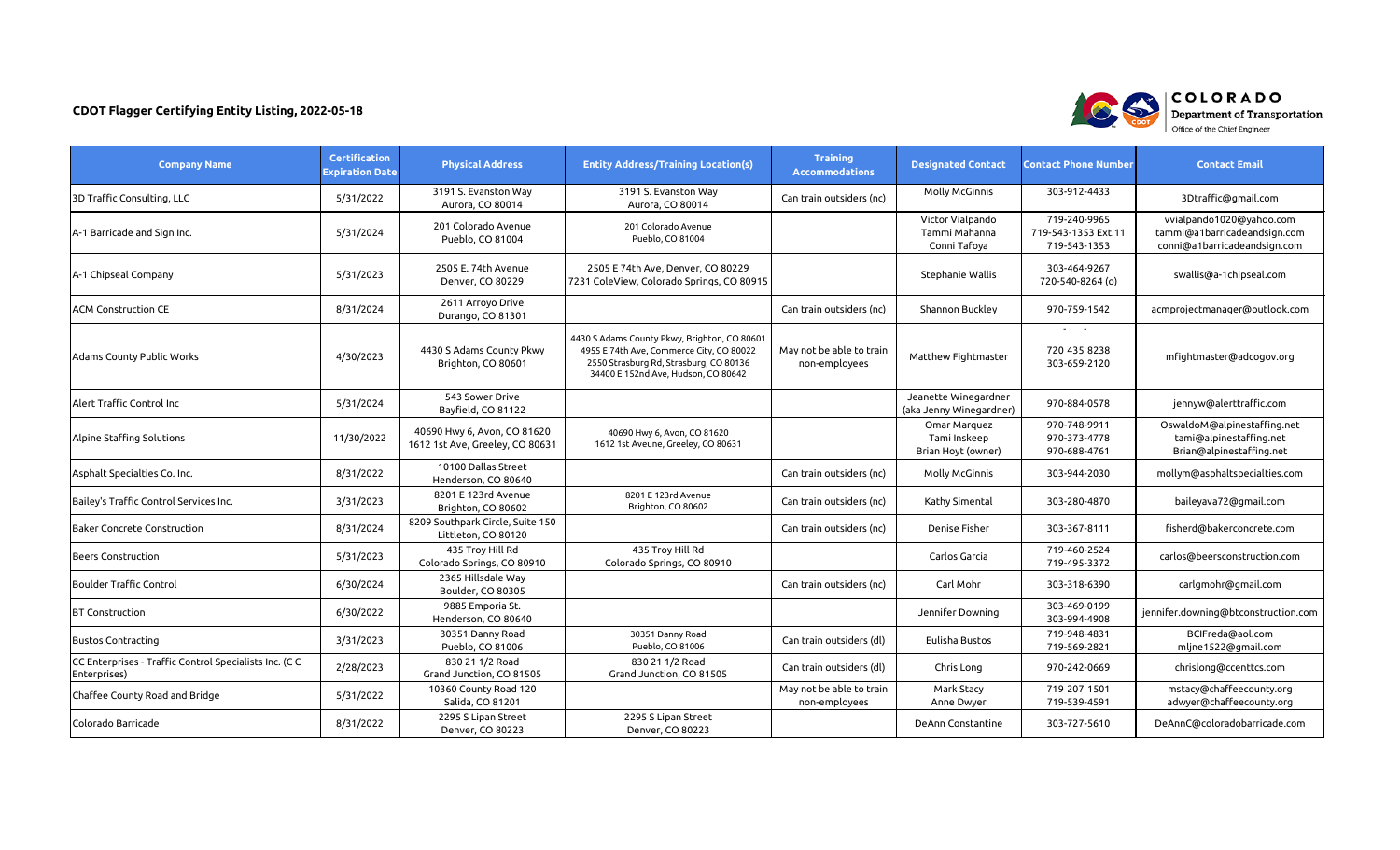| <b>Company Name</b>                                                                                              | <b>Certification</b><br><b>Expiration Date</b> | <b>Physical Address</b>                                                                                                     | <b>Entity Address/Training Location(s)</b>                                                                                                                                   | <b>Training</b><br><b>Accommodations</b>  | <b>Designated Contact</b>                 | <b>Contact Phone Number</b>  | <b>Contact Email</b>                                      |
|------------------------------------------------------------------------------------------------------------------|------------------------------------------------|-----------------------------------------------------------------------------------------------------------------------------|------------------------------------------------------------------------------------------------------------------------------------------------------------------------------|-------------------------------------------|-------------------------------------------|------------------------------|-----------------------------------------------------------|
| Colorado Department of Labor and Employment<br>Montrose (aka CDLE, Montrose Workforce Center)<br>Montrose Branch | 8/31/2024                                      | 04 N First StreetMontrose, CO 81401                                                                                         | 504 N First Street, Montrose, CO 81401<br>206 Ute Street, Delta, CO 81416<br>109 E Georgia Ave, Gunnison, CO 81230<br>2208 E Main Street, Cortez, CO 81504                   |                                           | <b>Richard Parr</b>                       | 970-249-7783x 14             | richard.parr@state.co.us                                  |
| Colorado Laborers and Contractor's Education and<br>Training Fund (CLCET)                                        | 10/31/2024                                     | 10505 Havana St.<br>Brighton, CO 80601                                                                                      | 10505 Havana St, Brighton CO 80601<br>875 Elati St, Denver CO 80204<br>404 N Spruce St, Co Springs CO 80905<br>108 Broadway Ave, Pueblo CO 81004<br>Mobile Training Unit     | Can train outsiders (nc)                  | Rodger O'Neill<br>Erika Rodriguez         | 303-287-3116<br>303-287-3116 | roneill@clcet.org<br>erodriguez@clcet.org                 |
| Colorado Rural Electric Association (CREA)<br><b>CE</b>                                                          | 5/31/2024                                      | 5400 N. Washington Street<br>Denver, CO 80216                                                                               |                                                                                                                                                                              | Can train outsiders (nc)                  | Corine Archuleta                          | 720-407-0707                 | carchuleta@coloradorea.org                                |
| Craig, City of Craig Road and Bridge                                                                             | 6/30/2024                                      | 1710 Yampa Ave.<br>Craig, CO 81625                                                                                          |                                                                                                                                                                              | May not be able to train<br>non-employees | <b>Trevor Campbell</b><br>Tammie Johannes | 970-629-2518                 | tjohannes@ci.craig.co.us                                  |
| <b>Crickett Construction LLC</b>                                                                                 | 6/30/2023                                      | 710 Ranchos Florida Drive<br>Durango, CO 81303                                                                              | 710 Ranchos Florida Drive, Durango, CO 81303<br>other locations TBD                                                                                                          |                                           | Crickett Holmes                           | 970-759-7348                 | ats.crickett@gmail.com                                    |
| DenverWorks (Denver Works, CommunityWorks,<br>Community Works, PuebloWorks, Pueblo Works)                        | 6/30/2023                                      | 6000 E Evans Ave, Bldg # 2, Ste<br>#260<br>Denver, CO 80222<br>3750 Astrozon Blvd, Suite #120<br>Colorado Springs, CO 80910 | 6000 E Evans Ave Bldg 2 Suite 260, Denver, CO<br>80222<br>1652 S Circle, Colorado Springs, CO 80910<br>10139 E Colfax Ave, Aurora, CO 80010<br>929 29th St, Denver, CO 80205 | Can train outsiders (nc)                  | Richelle Gittens                          | 719-287-0831<br>720-339-5830 | jmobley@denverworks.org<br>jmobley@commwrks.org           |
| Flaggers Inc. (Flaggers, Inc.)                                                                                   | 5/31/2024                                      | 420 E 58th Ave Ste 116<br>Denver, CO 80216<br>220 W Prospect Rd Ste# 1-A<br>Fort Collins, CO 80525                          |                                                                                                                                                                              |                                           | Andrea Willems (Andy<br>Willems)          | 303-881-5975                 | andy.Flaggersinc@hotmail.com                              |
| Frontier Paving, Inc.                                                                                            | 3/31/2023                                      | 854 Bedrock Lane<br>Rifle, CO 81650                                                                                         | 854 Bedrock Lane<br>Rifle, CO 81650                                                                                                                                          |                                           | <b>Tracy Mayer</b><br>Kristie Moreno      | 970-462-2883<br>970-625-2224 | mayerputz2009@yahoo.com<br>kristie@frontierpavinginc.com  |
| Grand Valley Power (GVP)                                                                                         | 2/28/2023                                      | 845 22 Road<br>Grand Junction, CO 81505                                                                                     | 845 22 Road<br>Grand Junction, CO 81505                                                                                                                                      | Can train outsiders (nc)                  | Joe Foster                                | 970-581-2143<br>970-242-0040 | jfoster@gvp.org<br>jfoster@wrea.org                       |
| Greenwood Village, City of (City of Greeley)                                                                     | 11/30/2024                                     | 10001 E. Costilla Ave.<br>Greenwood, Village, CO 80112                                                                      |                                                                                                                                                                              |                                           | Tom Sutton                                | 303-708-6103                 | tsutton@greenwoodvillage.com                              |
| <b>GTS Consulting Group LLC</b>                                                                                  | 6/30/2023                                      | 140 Denver Ave, Suite E<br>Fort Lupton, CO 80621                                                                            |                                                                                                                                                                              | Can train outsiders (nc)                  | David J. Aguirre                          | 720-216-0559                 | d.aguirre@live.com                                        |
| Haselden Construction LLC                                                                                        | 3/31/2023                                      | 6950 Potomac St<br>Centennial, CO 80112                                                                                     | 6950 S Potomac St, Centennial, CO 80112<br>823 Grand Ave Suite 200, Glenwood Springs, CO 81601                                                                               | Can train outsiders (nc)                  | <b>Rick Reubelt</b><br>William Pickering  | 303-728-3821                 | rickreubelt@haselden.com<br>WilliamPickering@haselden.com |
| HEI Civil (Hudick Excavating Inc.)                                                                               | 7/31/2022                                      | 5460 Montana Vista Way<br>Castle Rock, CO 80108                                                                             |                                                                                                                                                                              |                                           | April Rose                                | 720-908-5619                 | april.rose@heicivil.com                                   |

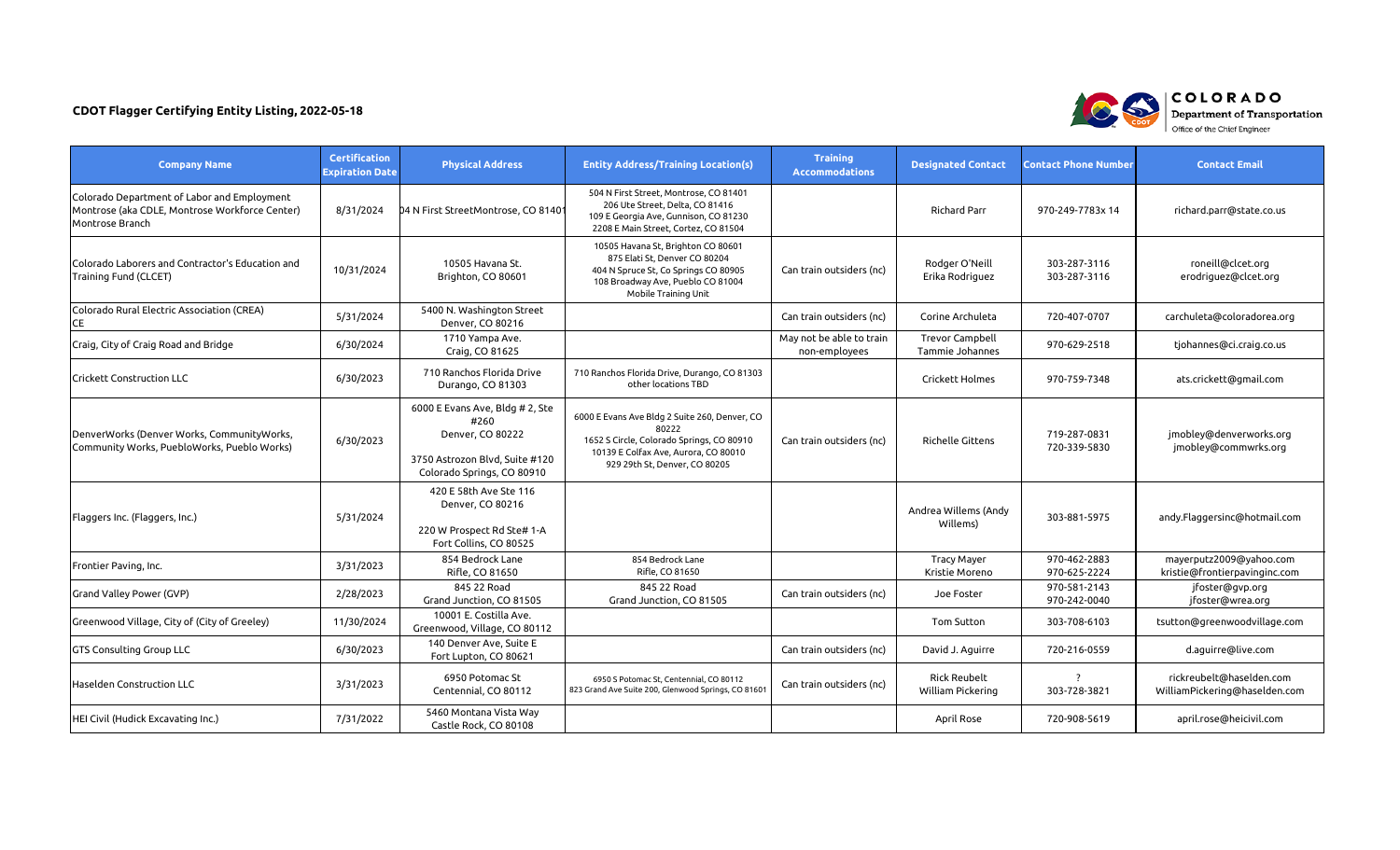| <b>Company Name</b>                                                                                                   | <b>Certification</b><br><b>Expiration Date</b> | <b>Physical Address</b>                                                           | <b>Entity Address/Training Location(s)</b>                                                                                                                                                                                                                                                                                                                                                                         | <b>Training</b><br><b>Accommodations</b>  | <b>Designated Contact</b>               | <b>Contact Phone Number</b>  | <b>Contact Email</b>                 |
|-----------------------------------------------------------------------------------------------------------------------|------------------------------------------------|-----------------------------------------------------------------------------------|--------------------------------------------------------------------------------------------------------------------------------------------------------------------------------------------------------------------------------------------------------------------------------------------------------------------------------------------------------------------------------------------------------------------|-------------------------------------------|-----------------------------------------|------------------------------|--------------------------------------|
| HireQuest Direct LLC (Hire Quest, Hire Quest Direct)                                                                  | 4/30/2023                                      | 7346 N Washington St<br>Denver, CO 80229<br>2739 W Alameda Ave<br>Denver CO 80219 | 7346 N Washington St, Denver, CO 80229<br>2739 W Alameda Ave, Denver, CO 80219                                                                                                                                                                                                                                                                                                                                     | Can train outsiders (nc)                  | Loucinda Conwell (aka<br>Cindy Conwell) | 303-963-5420<br>720-486-8481 | LConwell@hirequestdirect.com         |
| Innovative Traffic Control Specialists, Inc.                                                                          | 8/31/2022                                      | Corporate Address<br>4104 W Eisenhower Blvd<br>Loveland, CO 80537                 |                                                                                                                                                                                                                                                                                                                                                                                                                    | Can train outsiders (nc)                  | Emily Wieland                           | 720-397-0145                 | EWieland@itcsdenver.com              |
| Jefferson County Road & Bridge (JeffCo)                                                                               | 3/31/2023                                      | 21401 Golden Gate Canyon Road<br>Golden, CO 80403                                 | 21401 Golden Gate Canyon Rd, Golden, CO 80403<br>9509 W Ute, Littleton, CO 80123<br>30846 Lewis Ridge Rd, Evergreen, CO 80439<br>13008 Parker Ave, Pine, CO 80425<br>1300 Catamount Drive, Golden, CO 80403<br>700 Jefferson County Pkwy #100, Golden, CO<br>80401                                                                                                                                                 | May not be able to train<br>non-employees | <b>Bruce Smith</b>                      | 303-271-5205                 | bxsmith@jeffco.us                    |
| La Plata County (LaPlata)<br>Public Works Department<br>Road and Bridge Department<br>Local County Road Infrastruture | 4/30/2023                                      | 1365 S. Camino Del Rio<br>Durango, CO 81303                                       | 1365 S Camino del Rio<br>Durango, CO 81303                                                                                                                                                                                                                                                                                                                                                                         | May not be able to train<br>non-employees | Steve Baca                              | 970-382-6418                 | steve.baca@co.laplata.co.us          |
| Labor ETC Inc.                                                                                                        | 5/31/2024                                      | 520 W Gunnison Ave<br>Grand Junction, CO 81505                                    |                                                                                                                                                                                                                                                                                                                                                                                                                    | Can train outsiders (nc)                  | Darren Spomer                           | 970-243-0811                 | staffing@laboretc.com                |
| Labor Finders (Colorado Springs)                                                                                      | 9/30/2022                                      | 2828 N. Nevada Ave.<br>Colorado Springs, CO 80907                                 |                                                                                                                                                                                                                                                                                                                                                                                                                    |                                           | Laurie Knarr                            | 719-634-1699                 | laurie.knarr@laborfinders.com        |
| Labor Finders (Lakewood)                                                                                              | 9/30/2022                                      | 7033 W Colfax Ave<br>Lakewood, CO 80214                                           |                                                                                                                                                                                                                                                                                                                                                                                                                    |                                           | Teresa Rodriguez                        | 303-238-4120                 | teresa.rodriguez@laborfinders.com    |
| LaborMax Staffing (Labor Max Staffing, Anytime<br>Labor - Colorado LLC)                                               | 5/31/2024                                      | 1740 S. Buckley Way # 4<br>Aurora, CO 80017                                       | 1740 Buckley Way #4, Aurora, CO 80014<br>2810 E Pikes Peak Ave, Co Sprgs, CO 80909<br>7150 Leetsdale Dr, Suite 204, Denver, CO 80224<br>2851 North Ave, Suite 4A, Grand Junction, CO<br>81501<br>2422 W 10th Street, Greeley, CO 80631<br>5350 W Evans Ave, Unit D, Denver, CO 80227<br>1660 N Main St, Longmont, CO 80501<br>530 E Eisenhower Blvd, Loveland, CO 80537<br>6875 Lowell Blvd, Westminster, CO 80221 | Can train outsiders (nc)                  | Stephanie Hills                         | 720-503-5846                 | stephanie.hills@labormaxstaffing.com |
| Lakewood, City of (City of Lakewood)                                                                                  | 4/30/2022                                      | 850 Parfet St.<br>Lakewood, CO 80215                                              |                                                                                                                                                                                                                                                                                                                                                                                                                    | May not be able to train<br>non-employees | Chase Kozoh                             | 303-987-7953                 | ChaKoz@lakewood.org                  |
| Legacy Traffic Management                                                                                             | 2/28/2023                                      | 957 Salida Way<br>Aurora, CO 80011                                                | 957 Saliday Way<br>Aurora, CO 80011                                                                                                                                                                                                                                                                                                                                                                                |                                           | Clifton Washington                      | 720-484-0523<br>720-708-6334 | clifton@legacytraffic.net            |
| LightField Enterprises, Inc.                                                                                          | 3/31/2023                                      | 2600 Midpoint Dr<br>Fort Collins, CO 80525                                        | 2600 Midpoint Dr<br>Fort Collins, CO 80525                                                                                                                                                                                                                                                                                                                                                                         |                                           | Brenda L. Van Dyke                      | 970-232-5515                 | bvandyke@lightfieldenterprises.com   |

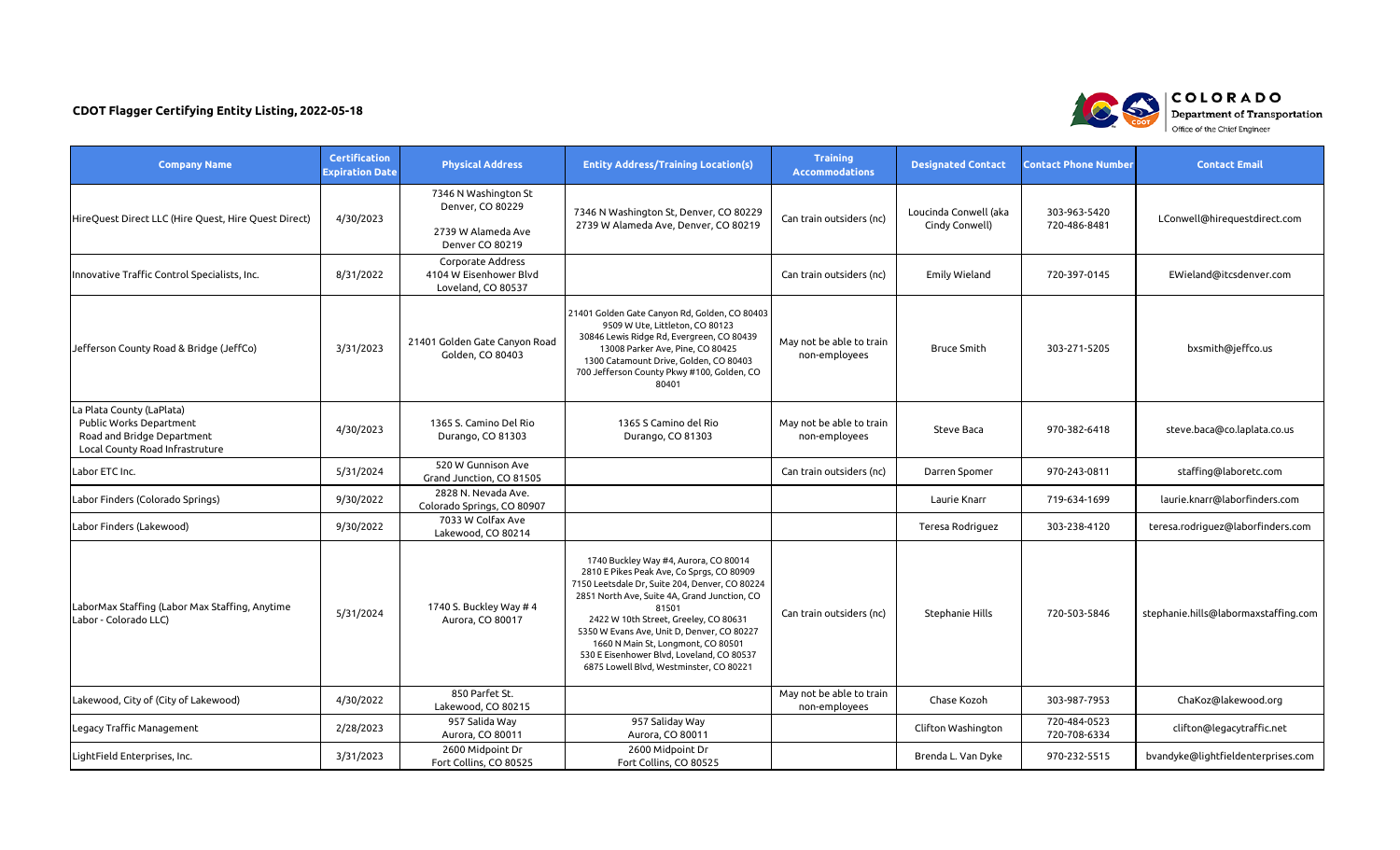| <b>Company Name</b>                                                                       | <b>Certification</b><br><b>Expiration Date</b> | <b>Physical Address</b>                                                                 | <b>Entity Address/Training Location(s)</b>                                                                                                                                                                                                                                                                                                     | <b>Training</b><br><b>Accommodations</b>  | <b>Designated Contact</b>       | <b>Contact Phone Number</b>                  | <b>Contact Email</b>                                         |
|-------------------------------------------------------------------------------------------|------------------------------------------------|-----------------------------------------------------------------------------------------|------------------------------------------------------------------------------------------------------------------------------------------------------------------------------------------------------------------------------------------------------------------------------------------------------------------------------------------------|-------------------------------------------|---------------------------------|----------------------------------------------|--------------------------------------------------------------|
| Loveland Barricade LLC                                                                    | 2/28/2023                                      | 4335 Ward Ave<br>Loveland, CO 80538                                                     | 4335 Ward Ave<br>Loveland, CO 80538                                                                                                                                                                                                                                                                                                            | Can train outsiders (nc)                  | Chelsea Lousberg                | 970-663-5311                                 | chelsea@lovelandbarricade.com                                |
| Lower the Barrier                                                                         | 1/31/2023                                      | 2515 California Street<br>Denver, CO 80205                                              | 2515 California St, Denver, CO 80205<br>940 Broadway, Denver, CO 80203                                                                                                                                                                                                                                                                         | Can train outsiders (nc)                  | Marcus Weaver                   | 720-939-2811                                 | marcusjweaver@hotmail.com                                    |
| Lucky Dog Contracting, Inc.                                                               | 6/30/2024                                      | 5020 ParkVista Blvd<br>Colorado Springs, CO 80918                                       |                                                                                                                                                                                                                                                                                                                                                | Can train outsiders (nc)                  | Luke Saxon<br>Cindy Moore       |                                              | luckdogcontracting@msn.com<br>cmoore@luckydogcontracting.com |
| MasTec North America (MasTec)                                                             | 4/30/2023                                      | 4 Industrial Park<br>Johnstown, CO 80534                                                |                                                                                                                                                                                                                                                                                                                                                | Can train outsiders (nc)                  | Tona Tancrede                   | 970-576-4570                                 | tona.tancrede@mastec.com                                     |
| McGriff, Seibels & Williams (MSW)                                                         | 8/31/2022                                      | 577 N 48th Ave<br>Brighton, CO 80601                                                    |                                                                                                                                                                                                                                                                                                                                                | Can train outsiders (nc)                  | Adam Johnsen                    | 720-375-2396                                 | ajohnsen@mcgriff.com                                         |
| Mesa County Division of Transportation (Road and<br>Bridge)                               | 7/31/2022                                      | 971 Coffman Rd. Bldg B<br>Whitewater, CO 81527                                          |                                                                                                                                                                                                                                                                                                                                                | May not be able to train<br>non-employees | <b>Kevin Holderness</b>         | 970-244-1807<br>970-244-1673<br>970-250-2152 | Kevin.Holderness@mesacounty.us                               |
| Mountain Barricade                                                                        | 5/31/2024                                      | 714 W. 9th St.<br>Pueblo, CO 81003                                                      |                                                                                                                                                                                                                                                                                                                                                |                                           | Karen Johnson                   | 719-562-9070                                 | mtnbarricade@comcast.net                                     |
| Mountain Temp Services, LLC (Mountain Temp<br>Services LLC, MTS, MTS Mobile Staffing LLC) | 12/31/2022                                     | 409 ABC Suite A<br>Aspen, CO 81611                                                      | 409 ABC, Suite A, Aspen, CO 81611<br>114 Village Place #G1, Dillon, CO 80435<br>1657 S Colorado Blvd, Denver, CO 80222<br>750 W 17th Ave #4, Longmont, CO 80501<br>44619 S Mason St C5, Fort Collins, CO 80525<br>1400 W 104th, Northglenn, CO 80234<br>15234 E Alameda Parkway, Aurora, CO 80017<br>777 W 38th Ave #A128 Wheatridge, CO 80216 | Can train outsiders (nc)                  | Scott R. Davis<br>Loren Ryerson | 970-618-7351<br>970-920-3686                 | scottrdavis@mountaintemp.com<br>lorenr@mountaintemp.com      |
| PeopleReady, Inc. (Denver District 1973)<br>(People Ready, previously Labor Ready)        | 4/30/2023                                      | 2216 E Pikes Peak<br>Colorado Springs, CO 80909                                         | 1531 Moore Ave, Pueblo, CO 81005<br>1140 S Abilene St, Aurora, CO 80012<br>3011 W 74th Ave, Westminster, CO 80030<br>9886 Grant St, Denver, CO 80229<br>445 Main St, Longmont, CO 80501<br>1907 Boise Ave, Loveland, CO 80538<br>1708 E Lincoln, Fort Collins, CO 80524                                                                        | Can train outsiders (nc)                  | (Vladmir) Jack Jacildo          | 719-337-4173<br>719-632-1883                 | vjacildo@PeopleReady.com<br>1153-BR@PeopleReady.com          |
| <b>Pinkard Construction</b>                                                               | 10/31/2022                                     | 9195 West 6th Ave<br>Lakewood, CO 80215                                                 |                                                                                                                                                                                                                                                                                                                                                | Can train outsiders (nc)                  | David Ruddy                     | 303-345-2813 (C)<br>303-986-4555 (O)         | david.ruddy@pinkardcc.ccom                                   |
| Professional Traffic Graphics Inc. (OnlineFlagger.com)                                    | 5/31/2022                                      | 484 S. Holland Ct.<br>Lakewood, CO 80226<br>5650 A West 60th Avenue<br>Arvada, CO 80003 |                                                                                                                                                                                                                                                                                                                                                | On-line                                   | Debbie Purcella<br>Kristen Hass | 720-962-8815                                 | dpurcella@trafficgraphics.com<br>khass@trafficgraphics.com   |
| Rio Blanco County                                                                         | 12/31/2022                                     | 570 2nd St<br>Meeker, CO 81641                                                          |                                                                                                                                                                                                                                                                                                                                                | May not be able to train<br>non-employees | Gwen Lyons<br>Crystal Reinhard  | 970-878-9593<br>970-878-5828                 | gwen.lyons@rbc.us<br>crystal.reinhard@rbc.us                 |
| RoadSafe Traffic Systems (Road Safe Traffic Systems)                                      | 5/31/2022                                      | 7909 S. Chambers Rd<br>Englewood, CO 80112                                              |                                                                                                                                                                                                                                                                                                                                                |                                           | D. Luann Leiding                | 720-635-6703                                 | lleiding@roadsafetraffic.com                                 |